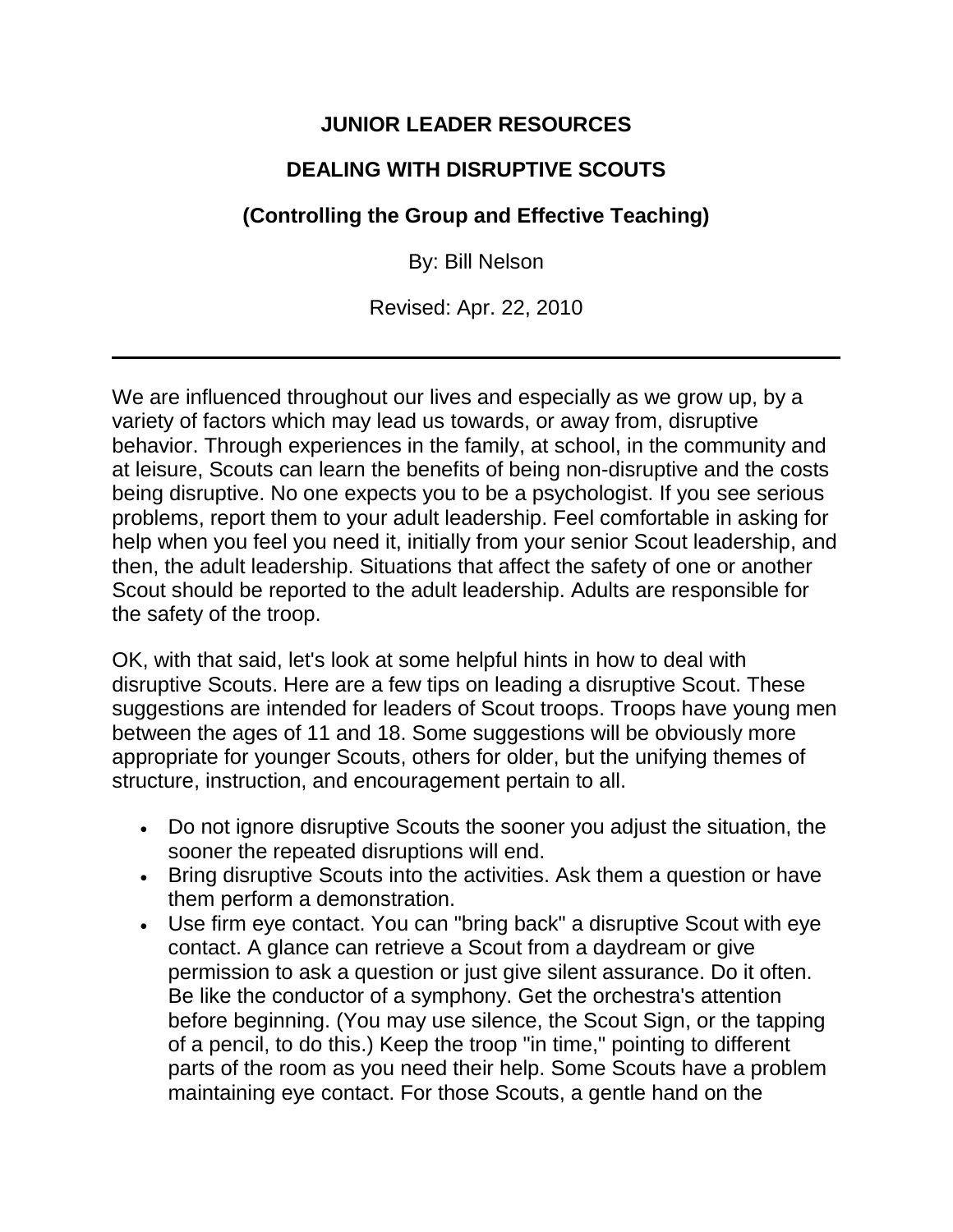shoulder does the trick. It can also act as a gentle pat on the back of support.

- Listen and respond to a Scouts' comments and ideas. Be on the lookout for how well you are communicating with them. A good technique is to repeat what they say and ask them if that is what they meant. Many Scouts need to feel engaged and connected. As long as they are involved, they will feel motivated and be less likely to tune you out.
- When giving instructions, ask the Scouts to repeat back to you what you have asked them to do. Many times Scouts misunderstand something, they "think" was said to them, rather than what was said to them. A good technique is to ask them to write down your instructions and read them back to you. Remember: Repeat directions -- Write down directions -- Speak directions -- Repeat directions. Many people need to hear things more than once.
- Address the Scouts by name. It helps when addressing someone to say their name at the beginning of the conversation, it will help to get their attention.
- Carry on a conversation with the troop. For example, use phrases like, "what can I do to help you?" And then listen to what they respond.
- Give disruptive Scouts boundaries and limits. Make this containing and soothing, not punitive. Do it consistently, predictably, promptly, and plainly. DON'T get into complicated, lawyer-like discussions of fairness. These long discussions are just a diversion. Take charge!
- Orient Scouts in the beginning of the Scout year. Let them know what you expect their behavior to be during the Scout year. Have the PLC decide upon, write down rules and expectations, and hand them out to the Scouts. This has been found a very effective preventative measure.
- Establish open lines of communication (eliminate the artificial barrier between Scouts and leader)
- Pay attention to how the Scouts are responding to you. Some Scouts are attention seeking and will play up more if he is the center of attention, and not play up when ignored. Remember that Scouting is a "safe haven" and that Scouting recognizes the differences in learning styles of each individual. Scouts have a very low self-esteem, and will take any attention they can get. If they can't get positive attention, they will disrupt, to get the attention they crave.
- Redirect Scouts' questions back to the troop as a whole.
- Teach Scouts the skills associated with being a successful Scout, and surviving in the outdoors.
- Remember that we all need structure especially the disruptive Scout. Make lists, we benefit greatly from having a list to refer back to when we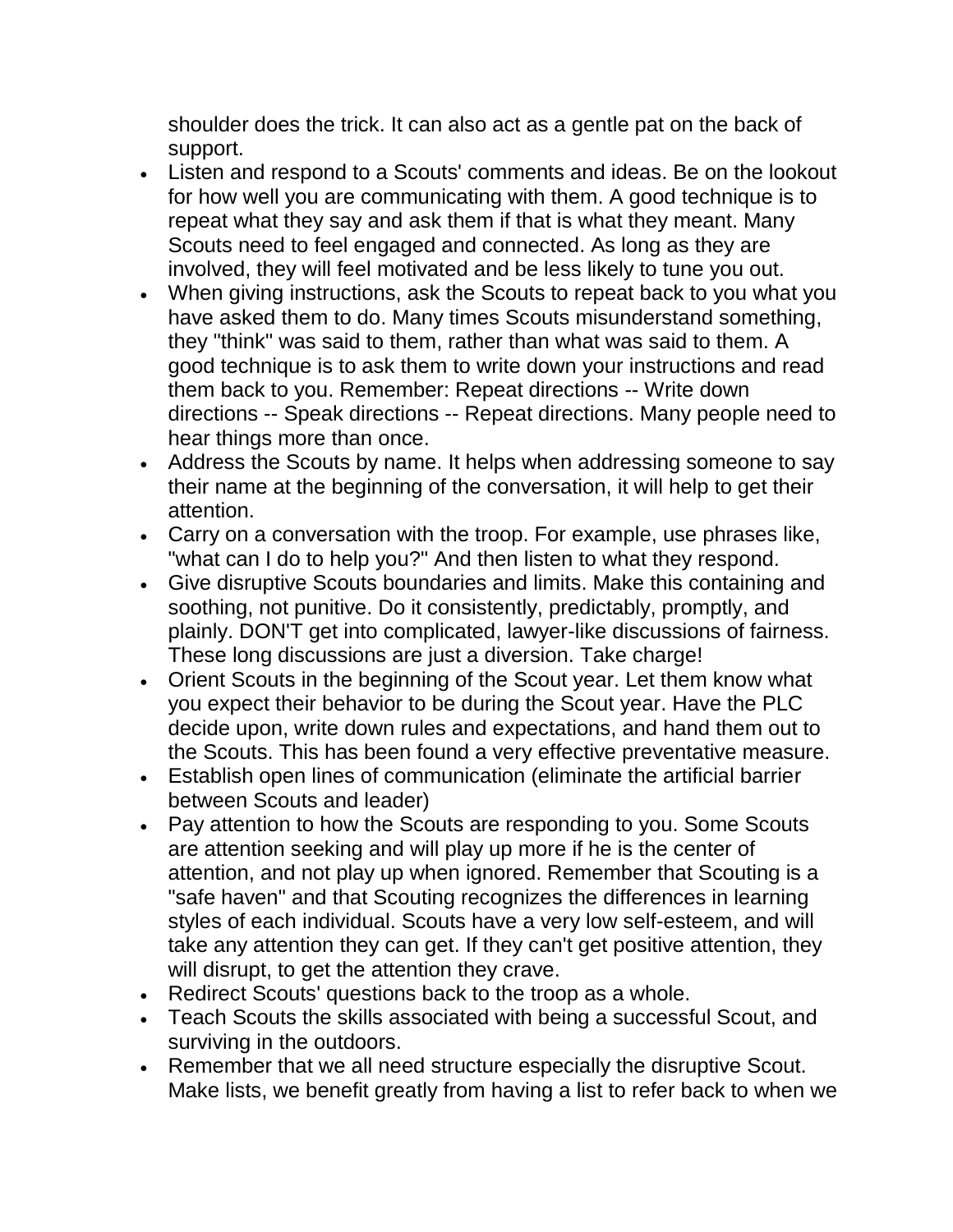get lost in what we're doing. We need reminders, repetition and previews. We also need direction, limits and structure. Make sure your troop meetings are well organized and that you come to them fully prepared to fill the entire time. Especially if someone or something does not show up as planned. Always have an alternative plan in case something goes wrong. Always have more things to do than you have time. If you are organized, your Scouts will be as well.

- Have as predictable a schedule as possible and refer to it often. If you are going to vary it, as most interesting leaders do, give lots of warning and preparation. Transitions and unannounced changes are very difficult for many. Some people become discombobulated around them. Take special care to prepare for transitions well in advance. Announce what is going to happen, then give repeat warnings as the time approaches.
- Treat Scouts with respect and foster mutual respect in all Scout activities.
- Separate disruptive groups. Split pairs and trios, whole patrols even, that don't do well together. Don't despair if after dividing them you find that the new groups don't work either. You might have to try many arrangements.
- Move around the meeting place. Don't be afraid to get out from in front of the troop.
- Talk less and have more hands-on activities. Scouts sit around all day in school, they don't want to have to sit around listening to lectures at Scout meetings as well.
- Examine the location of the meeting place and enhance this space (e.g., play music, dim lights when appropriate, move outside for some activities). Also try changing the orientation and order of the meeting place (e.g., from a circle with the chairs, sit on the floor, etc.) Solemn ceremonies could be done in subdued lighting, or under candlelight. Noisy activities are suitable for large areas and areas where the Scouts are use to exercising (e.g., a gym). However, gyms and cafeterias are normally not a good place to schedule a meeting where you wish the Scouts to be quieter. A library or classroom may be a much better location for such a meeting.
- Make it a habit to ask a short question on a regular basis. For example, "Where can we use this knot?" "What part of building a monkey bridge is giving you trouble?"
- Break down large tasks into small tasks. This is one of the most crucial of all teaching techniques. Large tasks quickly overwhelm Scouts and they draw back with an emotional "I'll-NEVER-be-able-to-do-THAT". By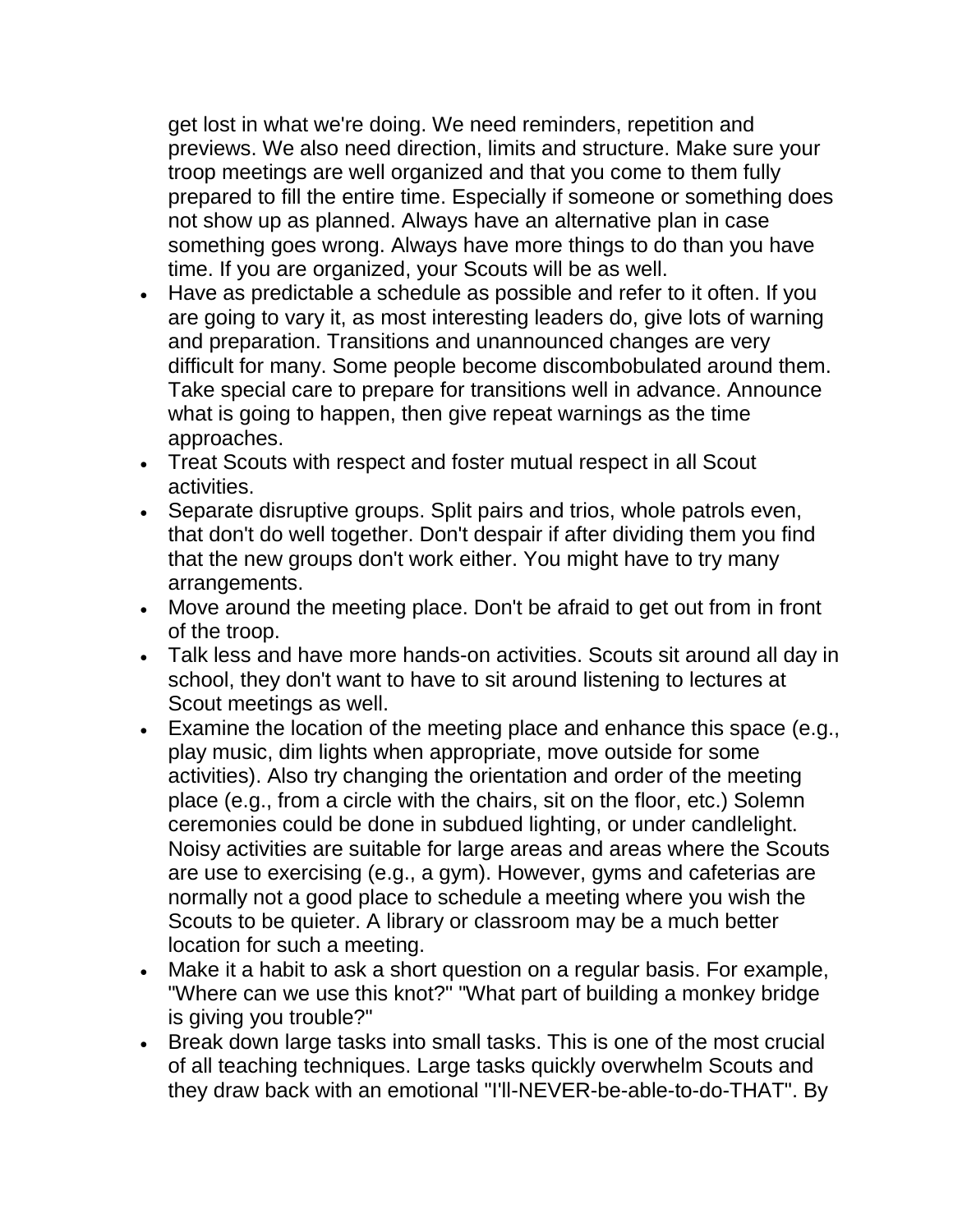breaking a task down into manageable parts, each component looking small enough to be do-able, you are empowering the Scout to sidestep the feeling of being overwhelmed. Scouts can do a lot more than they think they can. By breaking tasks down, the leader can let the Scout prove this to himself. It can help them avoid that defeatist attitude that so often gets in their way. You should do it all the time. This is one of the fundamental techniques of Scout training.

- Let yourself be playful, have fun, be different, and be extravagant. Introduce novelty into the meeting or activity. Scouts love novelty. They respond to it with enthusiasm. It helps keep attention -- the Scouts' attention and yours as well. Scouts are full of life -- they love to play. Above all, they hate being bored. So much of their day involves boring stuff like structure, schedules, lists, and rules, you want to show them that those things do not have to go hand in hand with being a boring person, a boring leader, or running a boring troop. Every once in a while, if you can let yourself be a little bit silly, that will help a lot. Remember: Keep it simple, make it fun (KISMIF)!
- Watch out for over stimulation. Like a pot on the fire, disruption can boil over. You need to be able to reduce the heat in a hurry. The best way of dealing with disorder in the troop meeting is to prevent it in the first place.
- Seek out and underscore success as much as possible. Scouts often live with so much failure, they need all the positive handling they can get. This point cannot be overemphasized: Scouts need and benefit from praise. They love encouragement. They drink it up and grow from it. And without it, they shrink and wither. Often the most devastating aspect of disruptive activity is not the intent to disrupt itself, but the secondary damage done to self-esteem. So water these Scouts well with encouragement and praise. Praise, stroke, approve, encourage, and nourish.
- Give responsibility when possible back to the Scout. Remember the old adage: "Don't do anything for a Scout, they can do for themselves."
- Role models work very well. A Troop Guide or Patrol Advisor assigned to a rowdy patrol not only gets them interested but helps them to advance and prove themselves as well.
- With older Scouts, have them write little notes to themselves to remind them of their questions. In essence, they take notes not only on what is being said to them, but what they are thinking as well. This will help them listen better.
- Exercise. One of the best treatments for disruptive Scouts is exercise, preferably strenuous exercise. Exercise helps work off excess energy, it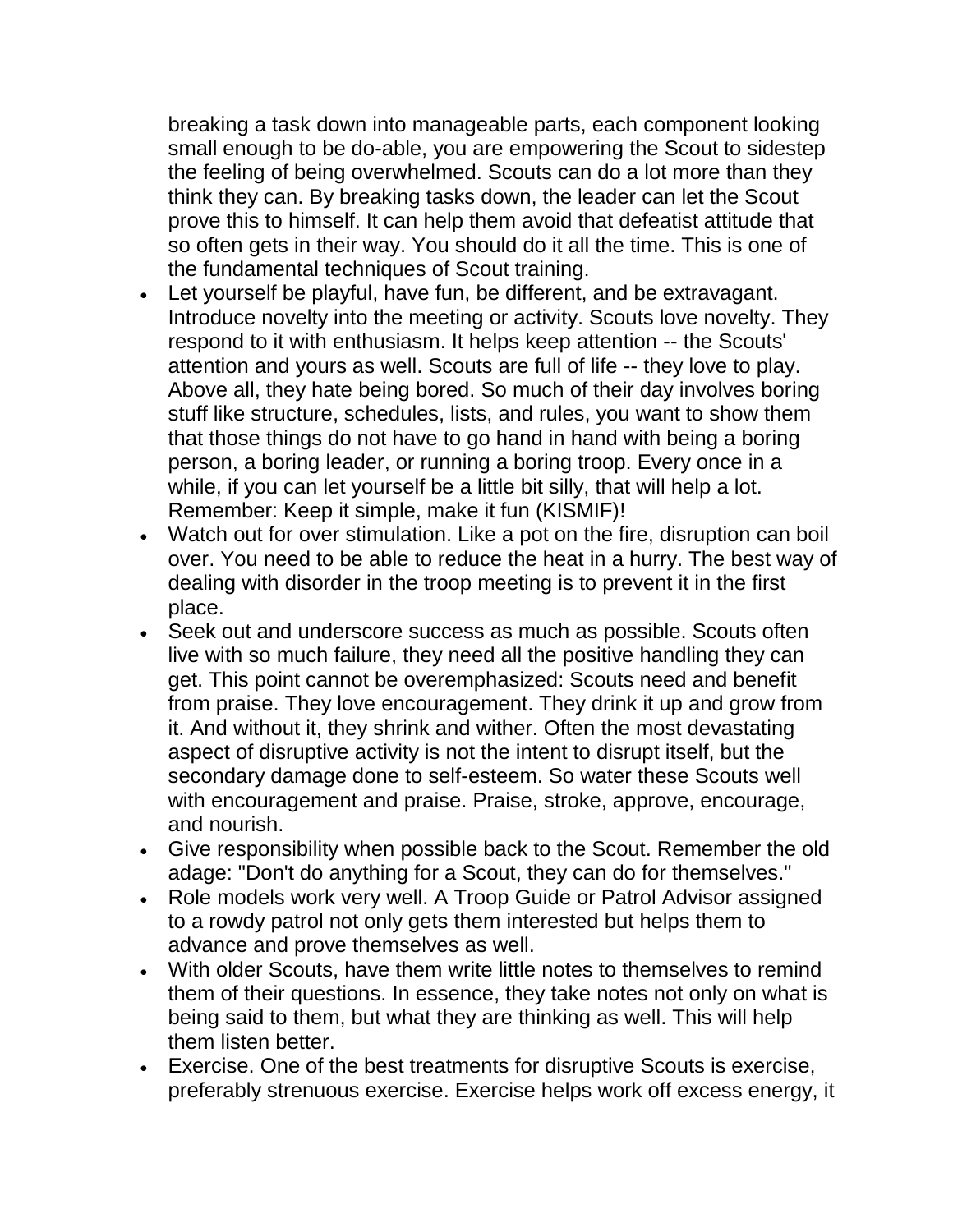helps focus attention, it stimulates certain hormones and neurochemicals that are beneficial, and it is fun! Make sure the exercise IS fun, so the Scout will continue to do it for the time allotted.

- Never embarrass a Scout in front of the troop. When you talk with a disruptive Scout, do so after the troop meeting or if they leave, talk with then before the next troop meeting begins. If you have to discipline a Scout, do so in private (see discipline at the end of this list).
- Ensure that the Scouts understand that the troop meeting lasts the entire period and their behavior needs to be under control during that time. This goes for the campouts and other activities as well.
- Report major problems to senior Scout leadership. If they cannot handle it, they can bring it up to the adult leadership or a troop disciplinary committee, made up of the Senior Patrol Leader, Assistant Scoutmasters, Scoutmaster, and/or some committee members for further action. This should be looked at as a last resort.
- Write down major Scout problems and report them to your senior Scout and adult leadership. Don't expect the leaders to immediately respond by discipline. They are very likely to ask you to change your behavior to better respond to the situation. The goal is to get each individual in the group to function to their fullest potential, not to cut off an individual who is disrupting. Another goal they have is to teach you how to be an effective leader. NOTE: Situations that may affect the safety of one or another Scout should be reported immediately to the adult leadership. Adults are responsible for the safety of the troop.
- Know your limits. Don't be afraid to ask for help. You, as a leader, cannot be expected to be an expert on psychology. You should feel comfortable in asking your senior leadership for help when you feel you need it.
- If you respond to a disruption with discipline, do so progressively. Begin with a low-level response and choose the timing of the discipline with care. This is probably a very good time to consult an older Scout or an adult. Here are some alternative disciplinary activities used in different troops:
	- o Some Patrol Leaders Councils have decided to call the Scouts parents to come and pick the Scout up. The SPL and Scoutmaster, or just the Scoutmaster will then discuss with the parent and Scout what happened (soon after) and an agreement is made as to how to correct this and become players again. When this is done the boy comes back to the troop , nothing is said to others.